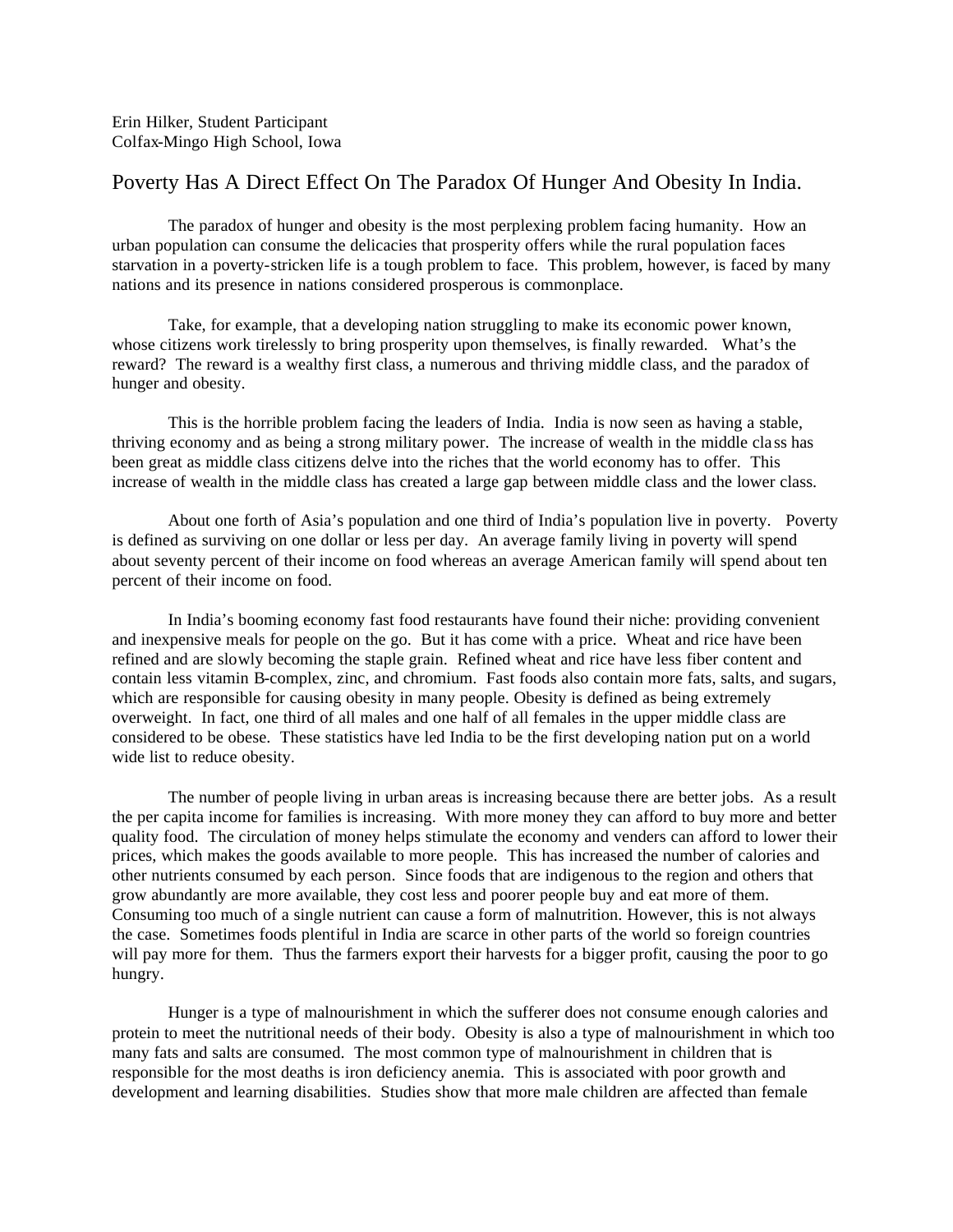children. To avoid iron deficiency anemia in young children they should be breast fed as infants and then continued on a diet which includes iron and other essential nutrients such as vitamin A, vitamin C, and calcium. Muscles absorb iron better with the presence of vitamin C. Another type of malnourishment commonly afflicting children is diarrhea and such related aliments as dehydration. Diarrhea is caused by a lack of fiber. Consequently, too much fiber causes constipation, which can cause abdominal pain. Other types of malnourishment include: vitamin A deficiency, iodine deficiency, zinc deficiency, and iron deficiency. Common problems related to obesity are coronary heart disease and diabetes. Obesity is more common among the urban population where people have desk jobs instead of jobs requiring manual labor, like in factories or on farms.

 The underlying cause of hunger is poverty. Poor people simply cannot afford to purchase food. It is the law of supply and demand that determines the prices of food. They can only buy what is in surplus. Sometimes when poor rural farmers cannot afford to buy food, they plant and harvest enough to sustain their family throughout the winter. Poor urban workers do not have the option of growing their own food. They must try to find a job to earn enough money to sustain the needs of their family.

The lack of money means that they are unable to buy a variety of food, which can lead to many nutritional deficiencies. When the body is malnourished it is unable to fight off diseases as well, and therefore, people with nutritional deficiencies are more likely to become ill. Because they have very little money the poor cannot afford to visit a doctor when they become ill. A family may be able to scrounge up the money to go to the hospital if the father is sick because he is in charge of the family.

This leaves people more susceptible to common diseases such as cholera, typhoid, and influenza, which they contract through unsanitary drinking water. To remain healthy, people must consume a variety of foods to get all the nutrients essential to maintain a healthy body. To get these nutrients, fresh vegetables, salt, meat, milk, and fish should be incorporated into the diet. The fish should be consumed whole because the vitamin A is in their eyes and the calcium is in their bones. Legume pulses and any greens from the garden that are edible also help provide these important nutrients. Another key factor in staying healthy is having clean water available to drink, cook with, and bathe in. Most rural people prefer to use water from rivers and rain. This has suited them for centuries, but now there are chemical treatments from crops running into the rivers and polluting the water. Also, pollution from car exhaust and other industrial complexes are contaminating the rain water, making it unsafe for drinking.

India is the second most populous county with about one billion people living in 1.2 million square miles. With an increasing middle class, India has started to make a name for its self in the world market exporting agricultural products, precious gems and jewelry, software services and technology, engineering goods, chemicals, and leather products. The life expectancy is sixty-three years for men and sixty-five years for women. Even though women have a longer life expectancy they are more prone to malnutrition related diseases because many women do not receive the extra nutrients they need during pregnancy. Another factor is that during food shortages the women often times give up portions of their meals to their husbands who labor in the fields all day.

Most Indians are Hindus or Buddhists and are forbidden by their religion to eat meat. Since they are vegetarians, and have thriving cattle herds, they depend on dairy products for protein. When there is a drought and food supplies for cattle become scarce, it hinders milk production and makes dairy products less available. This causes the prices of dairy products to increase, making the most important source of protein unobtainable to most poverty stricken families.

Most of the lower class continues to live in poverty. It is these people who do not have high paying jobs. They do not have high paying jobs because they did not receive an education. Some of India's main exports are in the field of science and technology, most of which require a college education.